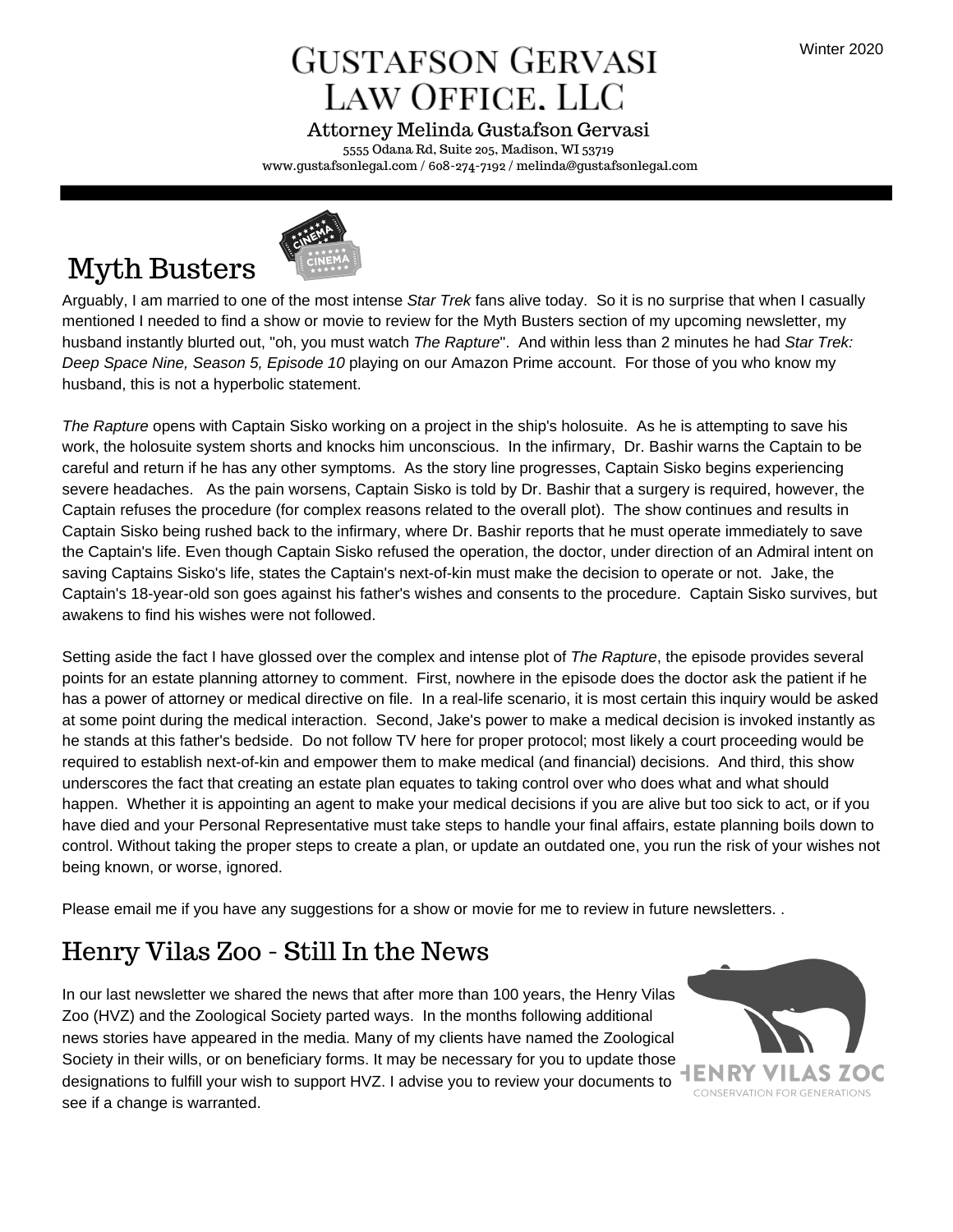## IRS Update

The Internal Revenue Service announced the official estate and gift tax limits for 2020: The estate tax exemption will be \$11.58 million per individual, an increase from \$11.4 million in 2019. This means an individual can leave \$11.58 million to heirs and pay no federal estate, while a married couple will be able to shield \$23.16 million. The annual gift exclusion amount remains the same at \$15,000 per individual per year.

On December 20, 2019, President Trump signed into law the bipartisan SECURE Act. This new law impacts both traditional IRAs as well as deferred compensation plans, such as 401Ks and 403bs. Under the new law, a person can now make contributions to an IRA until age 72, rather than 70 1/2 under prior legislation. This increases the window of time a person can contribute to a retirement account. However, the new law essentially eliminates the "stretch IRA" for non-spouse beneficiaries (there are a few exceptions). For deaths occurring after Jan. 1, 2020, someone other than a spuse who inherits an IRA, 401k, etc. now has 10 years to withdraw the balance of the fund instead of being able to "stretch" those distributions out over their lifetime. Distributions taken by the beneficiary of an inherited account are subject to the income tax. This change underscores an important aspect of estate planning - considering the tax impact of an asset inherited by your heirs.

## Speaking Engagements

### Estate Planning 101 and the Swedish Death Cleaning Movement

P H O T O B Y M A R T I N R . S M I T H

Attorney Melinda Gustafson Gervasi, Guest Speaker April 22, 2020 at 6pm DeForest Public Library, Community Room, 203 Library St, DeForest, WI

Come to the the library for a discussion of basic Estate Planning & Probate concepts (powers of attorney, wills, trusts, probate, etc.), along with thoughts on the Swedish death cleaning movement sweeping across America. Swedish death cleaning is a Scandinavian concept designed to encourage people to review their possessions, doing away with the unneeded and making a plan for those we will leave behind. The idea stems from the book *The Gentle Art of Swedish Death Cleaning: How to Free Yourself and Your Family from a Lifetime of Clutter* by Margareta Magnusson.

#### **Speaking Events**

If your organization is in need of a public speaker, I am available for talks on Estate Planning 101 or Middle Class Philanthropy. Contact me to explore a program suited for your place of worship, favorite nonprofit, or workplace wellness program.

### Estate Planning - Be Prepared!

Attorney Melinda Gustafson Gervasi, Guest Speaker Wednesday, April 29, 2020 6:30 - 8 pm WWBIC- Wisconsin Women's Business Initiative Corporation Verona Public Library, 500 Silent St, Verona, WI *Sign-up at WWBIC - No Fee*



Get your will and other legal documents in order. Everyone should consider estate planning! You will learn the key considerations of estate planning -- wills, power of attorney, living trusts, guardianship and much more.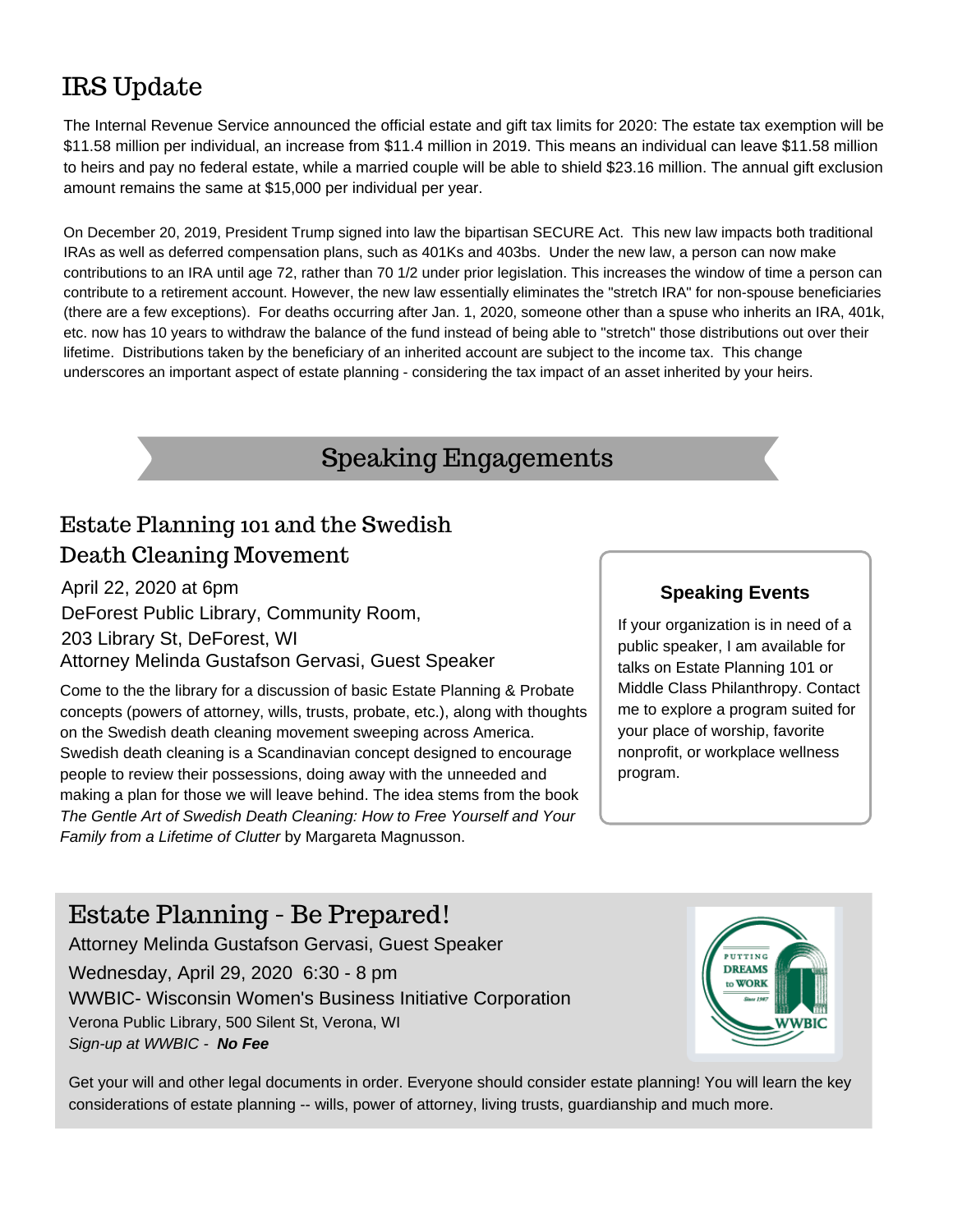# What I Learned Over Coffee



This past fall I had the pleasure of enjoying a coffee with Barbara Boustead, owner of Mary's Daughter LLC, where she serves as a Daily Money Manager (DMM). Bringing her background of social work to her current practice, Barbara works with her clients to handle their day-to-day financial affairs. As a professional group, daily money managers typically balance checkbooks, pay bills, decode medical bills, and possibly file taxes. Daily money managers in Wisconsin follow a Code of Ethics set by the Association of Daily Money Managers. Information on the profession, sample questions to ask when interviewing a daily money manager, and profiles of current operators is available at secure.aadmm.com/dmm-directory/region/Wisconsin/.

American Association of Daily Money Managers (AADMM) does not endorse nor guarantee the services of any member listed in the "DMM Directory" section at secure.aadmm.com. However, all current AADMM members listed on the site have signed a Code of Ethics. We always encourage consumers to interview and ask for client or personal references before commencing services from a DMM.



### *Middle Class Philanthropist: How Anyone Can Leave a Legacy*

In 2013 I released a small book with the intention of sparking inspiration in the average person to leave a charitable gift upon his or her death. You can find the book online at Amazon or Barnes & Noble. Copies of the book are also available at my office for \$5 per copy (includes sales tax). Quantity discounts are available.

## A CHARITABLE LIFE...

Since Fall 2013, with the publication of *Middle Class Philanthropist: How Anyone Can Leave a Legacy*, my path exploring everyday philanthropy has provided many memorable moments. Most recently, my writing was the impetus of being asked to join the Board of Directors for the Madison College Foundation. My acceptance was instantaneous; as a member of the Board, I can help advance philanthropy in my local community. It also allows me to give back to Madison College (formerly known as M.A.T.C), an institution that gave my parents a leg-up in the world. In the early 1970s,my father completed the steamfitter/welder program, and my mother worked to support themselves. Providing thoughts and legal insights at Board Meetings is rewarding, but not enough. At the end of last year, my husband and I donated seed money to create the Carl E. and Sharon L. Gustafson Scholarship; this fund will honor my parents' by providing an annual scholarship to women currently studying the trades at Madison College. Keeping my belief that anyone can be a philanthropist, I now turn to my local community to ask for additional support. For the scholarship to become endowed, the balance must reach \$20,000. My personal goal is to see that level met by the close of this year, 2020. Causes are plentiful and budgets are limited, however if you are moved to make a donation to support the training of local women entering the trades donation instructions are noted below.



Make checks payable to Madison College Foundation, with a notation of Gustafson Scholarship, in the memo line, 3591 Anderson Street, Suite 203A, Madison, WI 53704.

Online donations can be made at www.supportmadisoncollege.org/gustafson/. Thank you for your consideration.